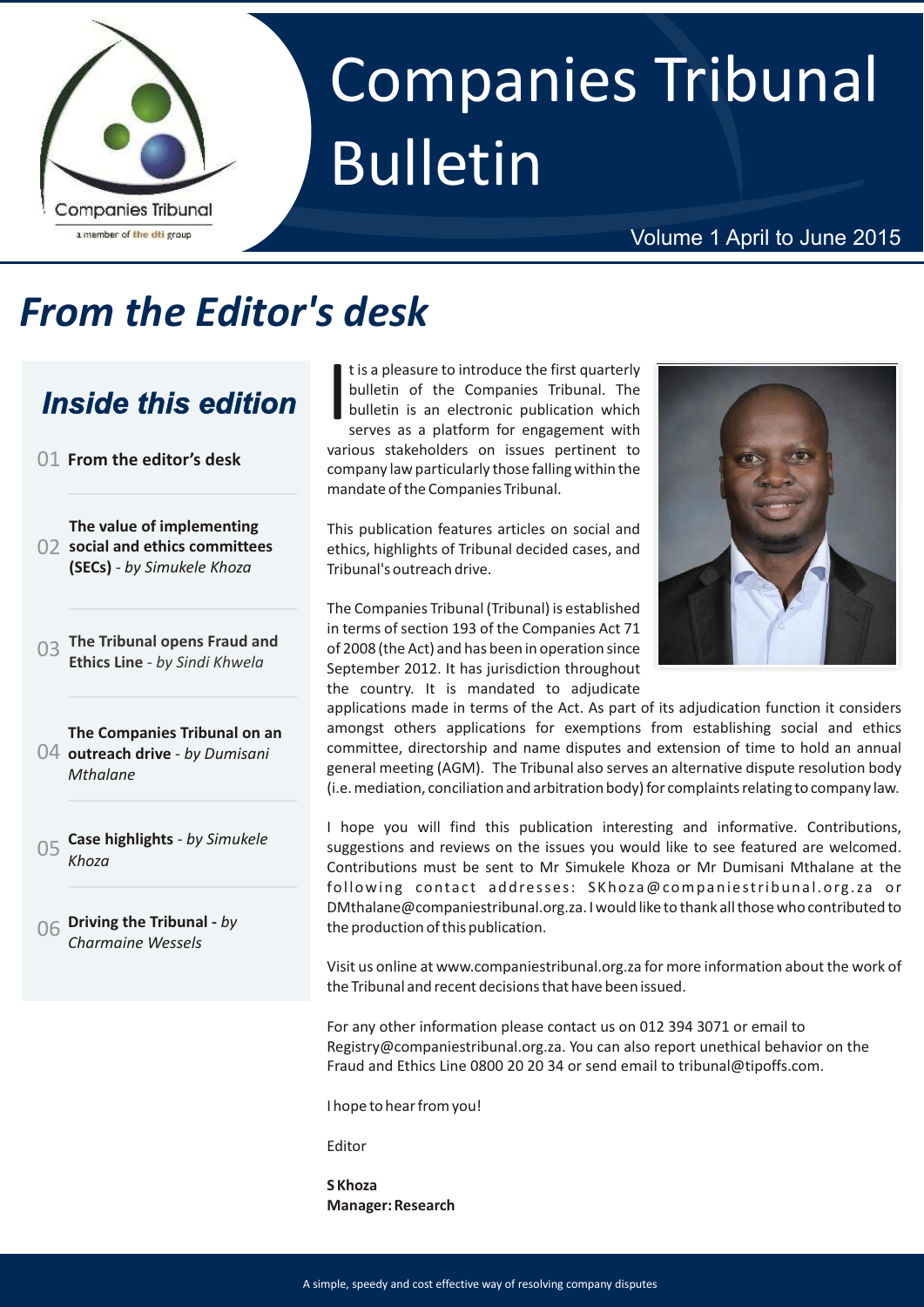# *The value of implementing social and ethics committees (SECs)*

*- By Simukele Khoza*

he Companies Tribunal is established in The Companies Tribunal is established in terms of the Companies Act, 2008 (the Act) to adjudicate applications made in terms of the Act. It also serves as an alternative dispute resolution body for complaints relating to company law. Any complaint which a person can refer to court, relating to company law, may be referred to the Tribunal for mediation, conciliation and arbitration. Some of the disputes that the Tribunal has considered in terms of mediation, conciliation or arbitration relates to directorship and mismanagement of finance. The Tribunal is mandated as part of its adjudication function to, amongst others, consider applications for exemptions from establishing Social and Ethics Committees (SECs).



*Delegates at the Companies Tribunal Seminar on promoting enterprise development and accountable corporate citizenry*

Applications for exemptions from establishing SECs can be made on the basis that the company has some form of formal mechanism within its corporate governance structure in terms of other legislation that performs substantially, the same function that would otherwise be performed by a SEC; or having regard to the nature and extent of the company's activities, it is not reasonably necessary in the public interest for the company to establish a Social and Ethics Committee. The Companies Tribunal has received applications for exemptions from establishing SECs from companies in various sectors; such as agriculture, aviation, construction, finance, health, home owners associations, information technology, manufacturing, mining and retail.

The requirement, in terms of Section 72 of the Act for public listed companies and companies with a public interest score of over 500 points, to establish SECs was to encourage ethical business practices. SECs are intended to ensure that companies act responsibly and are accountable for decisions relating to their business practices.

At a seminar hosted by the Companies Tribunal on promoting enterprise development and accountable corporate citizenry, it was indicated that in the beginning, the implementation of SECs posed a challenge for companies. These challenges related to role clarification between various governance committees and understanding the role of SECs in general. However, the benefits of SECs have since been realised. These benefits include, amongst others, the monitoring of compliance with legislation previously considered unimportant for business and it presented an opportunity to convert best practices into written policies and procedures.

Although companies have embraced SECs, companies should continuously add value to communities, clients, suppliers and customers without being driven primarily by expectations to be profiled in the media. As a result, corporate accountability should move beyond focusing only on social concerns. The establishment of SECs should never focus on self-gratification and self-promotion, but rather be geared towards fundamentally impacting stakeholders' lives positively.

Companies should move beyond philanthropy and ensure the systemic integration of matters relating to SECs into business planning. Such matters relating to SECs involve addressing sustainability; impact on the environment; relationships with all stakeholders; interaction with, and impact of, company activities on the community within which the business operates; the treatment of, and investment in, its employees and its health and safety practices; black economic empowerment and the ethical corporate culture.

The emphasis of SECs is on companies having a social conscience as well as behaving as responsible corporate citizens.

A properly functioning SEC will contribute to the success of the company financially and also in building long lasting relationships with stakeholders, as well as improve ethical corporate culture.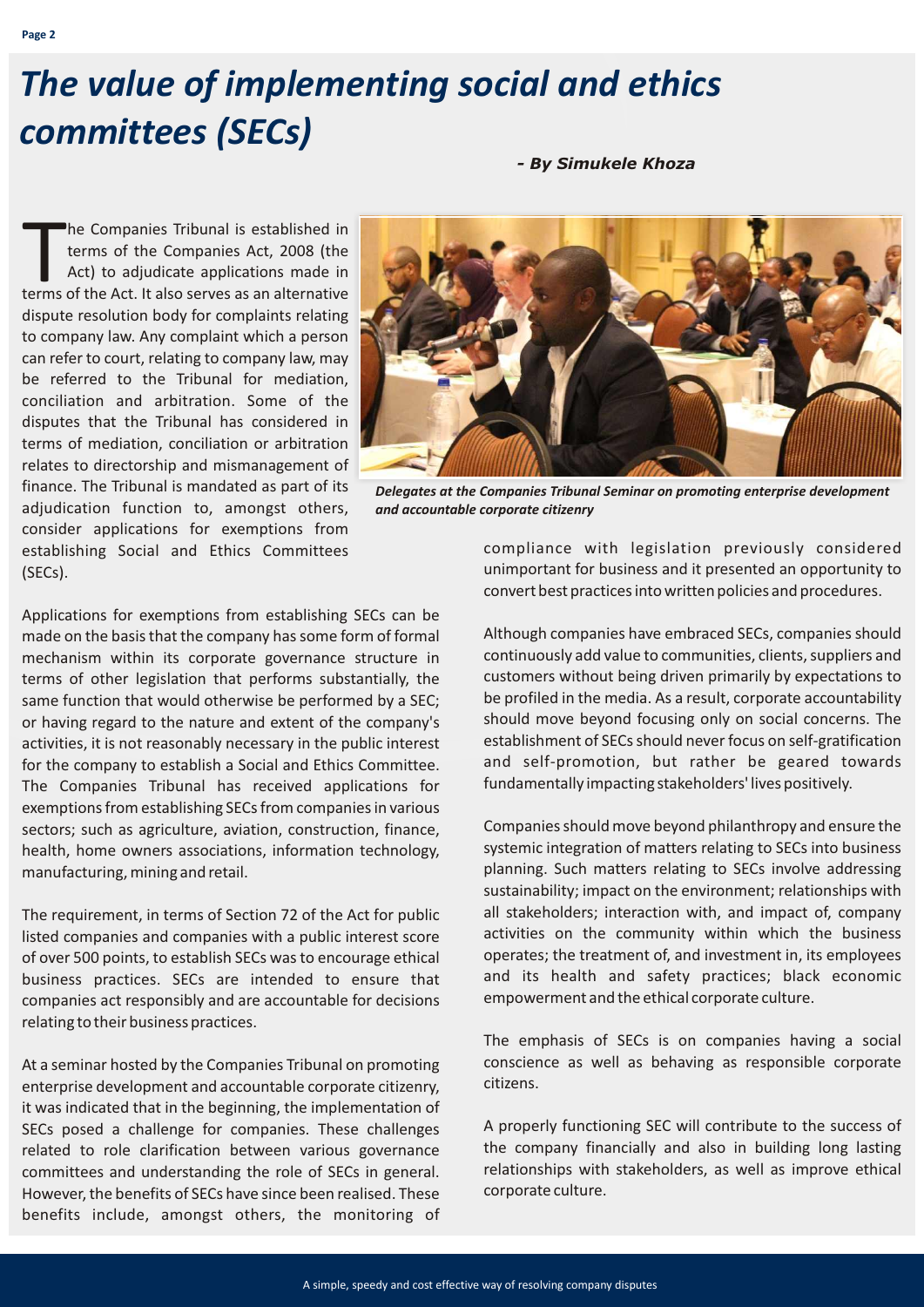Corporates are encouraged to champion the appointment of SECs with the understanding that as much as they make profits, they are committed to the developmental goals of South Africa.

Companies are therefore urged to commit greater resources to SECs in their business planning, monitoring and reporting processes. The SECs must report to shareholders at the Annual General Meeting on the activities of the company relating to its mandate. Stakeholders are also urged to cooperate and engage in conversation with business to ensure that the aims of SECs are fully realised. Corporates should avoid a situation where the implementation of SECs will be driven by mere compliance or negative factors such as civic activism or litigation, but by sound business principles.

### *The Tribunal opens Fraud and Ethics Line*

#### *- By Sindi Khwela*

The Tribunal derives its income from public funds and as such has a particular responsibility to ensure that income and resources are used solely for the purposes intended. Fraud and corruption remain a threat to public trust and confidence and as such the Tribunal is committed to ensuring that the prevention and management of fraud becomes an integral part of the organisation's culture and strategy.

The Tribunal's anti-fraud and corruption policy is based on amongst others the following principles:<br>• Zero-tolerance to fraud and corruption

- 
- ? Zero-tolerance to fraud and corruption
- ? Accountability of leadership, Tribunal members and staff Duty to implement effective anti-fraud controls
- Duty to protect whistle-blowers

In line with its strategy for prevention and management of fraud and corruption the Companies Tribunal has subscribed to the Tipoff anonymous service. The Companies Tribunal's anonymous Tip- off line is called Fraud and Ethics line.

#### **How does it work?**

The Companies Tribunal's Fraud and Ethics Line is independently managed by Deloitte's Tip-offs Anonymous. Trained operators, using sophisticated contact centre equipment, will respond to calls in English 24/7, and Afrikaans, Zulu, Sotho or Xhosa during South African business hours, 365 days per year.

Anyone can contact the Companies Tribunal's Fraud and Ethics Line by dialing the dedicated Free Call telephone number: 0800 202 034 or by sending an e-mail to tribunal@tip-offs.com , or a fax to 0800 00 77 88, or free mail to KZN 138, Umhlanga Rocks, 4320.

For more information on the Companies Tribunal's Fraud and Ethics Line visit the website www.tip-offs.com. Although you may choose to tell Tip-offs Anonymous who you are, the Tip-off report that is to be send to the Management of the Tribunal for consideration and action will never reveal your identity or even your gender (unless you choose your identity to be made known to the company!).

#### **Don't support fraud and corruption, report it!**

Please contact the Companies Tribunal Fraud and Ethics Line if you have any information relating to fraud and corruption being committed at the Companies Tribunal.

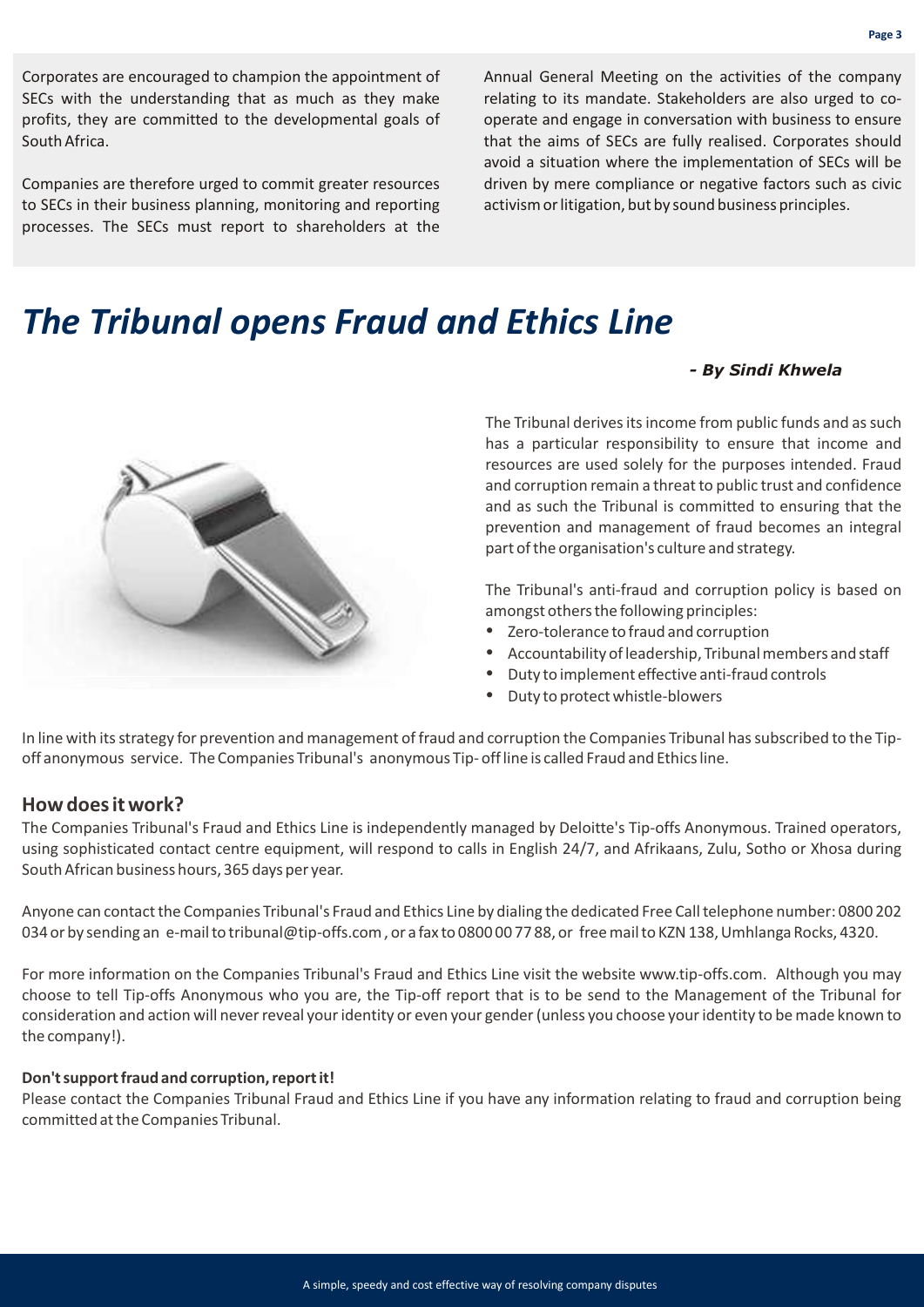### *The Companies Tribunal on an outreach drive*

#### *- By Dumisani Mthalane*

The Companies Tribunal participated in two outreach events one was at the Vereeniging Civic Theatre in Sedibeng District Municipality and another one in Wattvillle Community Centre in eKurhuleni Municipality. The Tribunal's participation was part of its drive to reach out to communities particularly the business sector and aspiring entrepreneurs. Amongst the topics that were presented at both events was an outline of the role of the Tribunal and its product and services. Members of the public were afforded an opportunity to engage Tribunal officials and ask questions. The Tribunal distributed promotional material at the exhibition stands.

The Sedibeng event was officiated by the Deputy Minister of Trade and Industry, Mr Mzwandile Masina. This event was attended by more than six hundred people including women and youth. During his keynote address Deputy Minister Masina emphasised economic empowerment for South Africans, further that radical socio-economic interventions are needed across the country so as to benefit all communities. He also added that the government's focus is to "create a robust manufacturing sector that will allow black industrialists to expand and empower other entrepreneurs who will be able to take part in the mainstream economy".

Amongst the attendees was the Executive Mayor of Sedibeng

District Municipality, Mr Mahole Mofokeng who encouraged the community to take full advantage of the services offered by **the dti**to realize economic development in the area.

The Sedibeng outreach was broadcast live on Sedibeng FM which offered a free radio interview slot to the Tribunal for the Tribunal representative to come and explain the Tribunal mandate in details to its listeners.

The Economic Opportunities Open Day which was held in Wattville was organised by the South African Black Hawkers Micro Business Association, the Department of Social development and Government Communication and Information System. It was aimed at providing information on government SMME's support and business opportunities and to disseminate government information.

The Tribunal will continue to participate in outreach programmes in partnership with other stakeholders as they provide an opportunity to raise awareness about the existence of the Tribunal and the services it offers as well as to ensure that we reach as many communities as possible across the country especially from previously disadvantaged communities.



*Companies Tribunal staff answering at the Tribunal exhibition stand during the Wattville Open Day*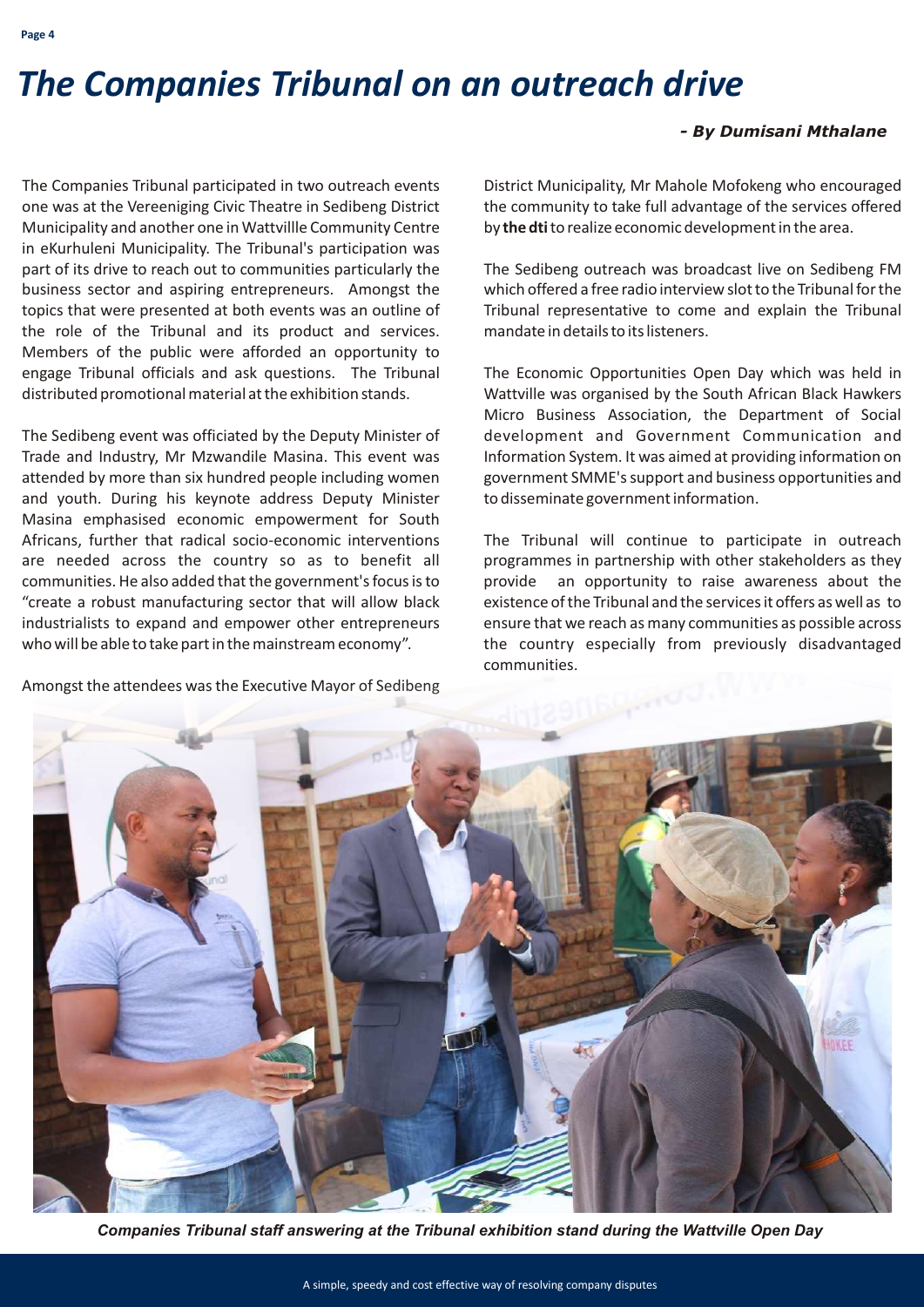# *Case highlights*

*- By Simukele Khoza*

### **Links Golf Club (RF) Ltd**

Links Golf Club (RF) Ltd (the Applicant) applied for an exemption from appointing a social and ethics committee in terms of section 75(5)(b) of the Companies Act, 71 of 2008. In terms of this section the Tribunal will grant exemption if it is satisfied that "... it is not reasonably necessary in the public interest to require a company to have a social and ethics committee, having regard to the nature and extent of the activities of the company."

The Applicant is a public company established for the "management of a golf club and related facilities to the benefit of all members". It submits that it has about 40 permanent employees and total revenue of R5.9 million and an operating profit in the negative for the year ended 30 September 2012. As a result the Applicant has a public interest score exceeding 500 points and is thus required in terms of regulation 43 read with regulation 26(2)(d)(ii) of the Companies Regulations, 2011, to appoint a social and ethics committee.

The Applicant submits that it is involved in a number of community activities in ST Francis Bay and that the social and ethics committee requirements will result in "additional costs" being incurred and due to the Applicant's "current economic environment" this will ultimately "reduce the benefits enjoyed by the local community"

The Tribunal found that the submission by the Applicant is limited and does not reveal the nature and extent of the Applicant's activities. The Tribunal was consequently precluded from determining whether it is reasonably necessary in the public interest to require the Applicant to have a SEC or not. The Tribunal further found that the Applicant failed to consider the functional areas of SEC as stated in regulation 43(5) which serve as a useful guide in drafting the application. The application was silent on a number of the functional areas mentioned in regulation 43 (5) such as the social and economic development (which incorporate employment equity and black economic empowerment issues); the impact of the Applicant's activities on the environment, health and public safety and consumer relationships.

Ruling: The application for exemption to appoint SEC was thus refused.

### **THE SCOTT FETZER COMPANY (Applicant) vs KIRBY SERVICES And REPAIR CENTRE (PTY) LTD (Respondent)**

The applicant is registered in terms of the laws of Delaware State of the United States of America (USA); the company is based in Westlake, Ohio, USA. The application is about the trade mark "KIRBY" registered in South Africa in favour of the applicant in classes 09 and 37 in respect of goods and services. The KIRBY trade mark was first registered in 1951.

The respondent is a private company based in Glenwood, Durban. The respondent's name KIRBY SERVICES AND REPAIR CENTRE includes the word or element "KIRBY" as in the applicant's trade mark. The applicant advances that the respondent's name does not satisfy the requirements of the Companies Act 71 of 2008 (the Act). The applicant is of the view that the inclusion of the word KIRBY in the respondent's name causes the name to be confusingly similar to its trade mark KIRBY and therefore would falsely imply or suggest, or would reasonably mislead a person to believe incorrectly that, the respondent is part of, or associated with the applicant. It is against this background that the applicant submitted that the respondent should be ordered to change its name as envisaged by section 160(3) (b) (ii) of the Act.

The respondent did not oppose the application; as a result the applicant filed an application for default order as required by section 153 of the Company Regulations, 2011. The Tribunal expressed concern regarding the time lapse between the registration of the respondent's name (i.e. 07 August 2013) and the date of initiation of the proceedings (i.e. 10 February 2015). In terms of section 160 (2), an application in respect of the dispute concerning registration of a company name has to be brought, where the applicant received a notice of registration of the impugned company name (as contemplated in section 160 (10)), within three months or